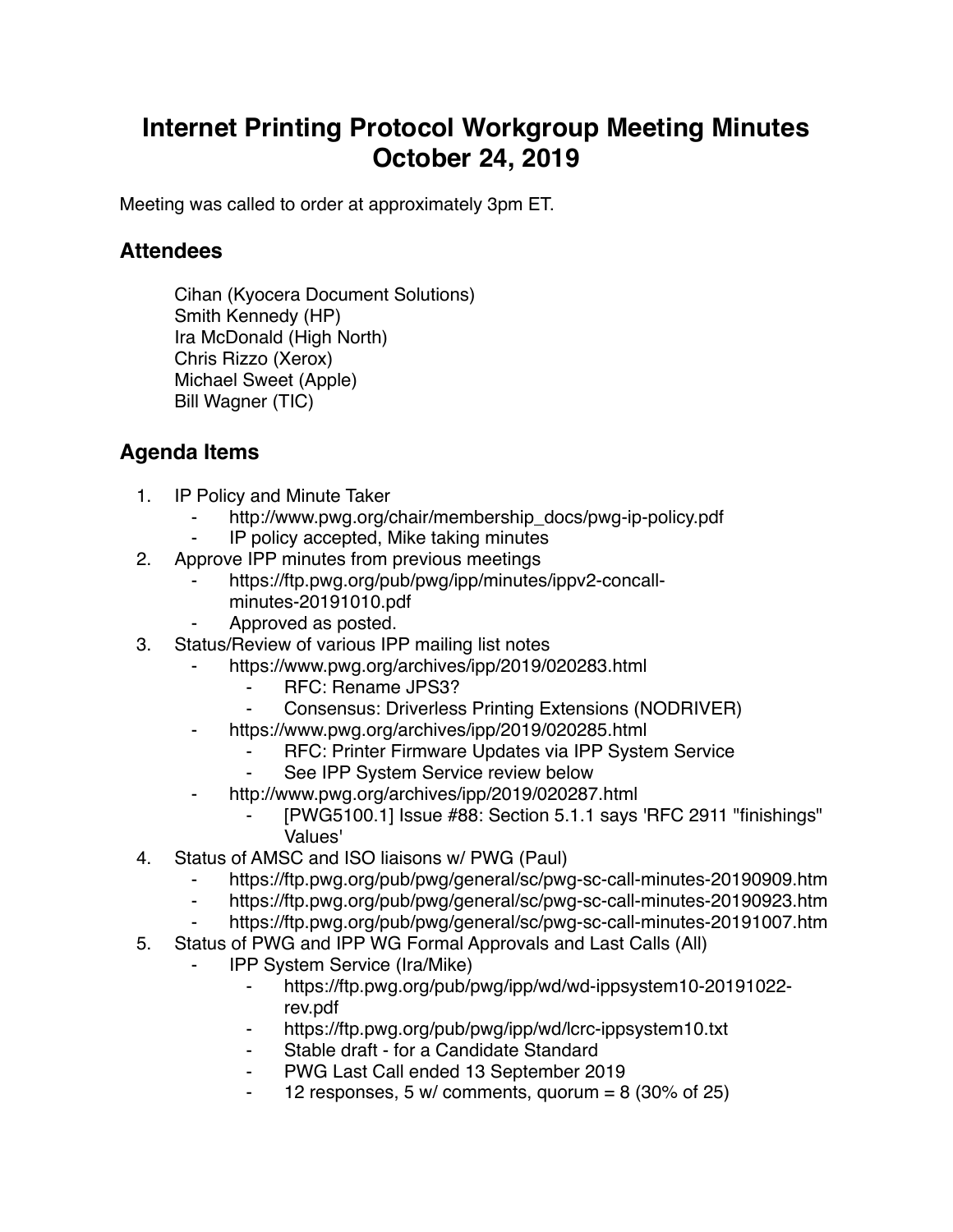- ⁃ LCRC review on 10/10/19
- Final review today
- Consensus is to start a formal vote
- Action: Mike to start formal vote of System Service, ending November 22, 2019
	- Schedule PWG Formal Vote in Q4 2019
- 6. Quick Review of IPP Enterprise Printing Ext v2.0 (Smith)
	- https://ftp.pwg.org/pub/pwg/ipp/wd/wd-ippepx20-20191010-rev.pdf
	- ⁃ Interim draft for a Candidate Standard
	- ⁃ IPP WG review on 18 July 2019
	- ⁃ Schedule Prototype draft in Q3/Q4 2019
	- ⁃ Title: Enterprise PRINTING Extensions v2.0 (EPX)
	- Abstract: Clean up/simplify
	- ⁃ Section 1:
		- ⁃ "to support Proof Job, Job Storage, and Job Protection features ..."
		- Lines 232-239: Move to changes section, just note this specification updates 5100.11-2011 and list of changes is in section N.
	- ⁃ Section 2.4: Remove?
	- ⁃ Figure 1: Belongs in section 4
	- Section 2.5:
		- ⁃ Password Protected Job: Drop operations from the definition
		- ⁃ Proof Job: Drop operations from the definition here, we'll talk about operations later
	- Section 2.6: Use https whenever possible
	- ⁃ Section 3.1:
		- Drop comment, capitalize Proof and Stored for item 3
	- Sections 3.2.1, 3.2.2: "with" instead of "Via"
	- Section 3.2.2:
		- Line 396: Drop "he can be confident", "collect the printed copy" instead of "pick it up", "reprint" is a word; just reword this sentence...
	- ⁃ Section 3.3.1: Reword title
	- Add a section 3.3.2 for failed authentication for Job Protection with User Authentication
	- Section 3.5:
		- Lowercase "feature"
		- ⁃ "Proof Job" instead of "Job Proof Print"?
		- Make sure features and term names match
	- ⁃ Section 4: Change title to "Model", add a short paragraph about the subsections that follow defining the features common to Enterprise Printers, or something like that
	- ⁃ Section 4.1: Drop
	- Section 4.x:
		- ⁃ Drop "Feature"
		- ⁃ "Foo Bar enables a Client ..." instead of "The Foo Bar Feature enables"
		- ⁃ Don't say we are retaining indefinitely; depends on job-retain-until/-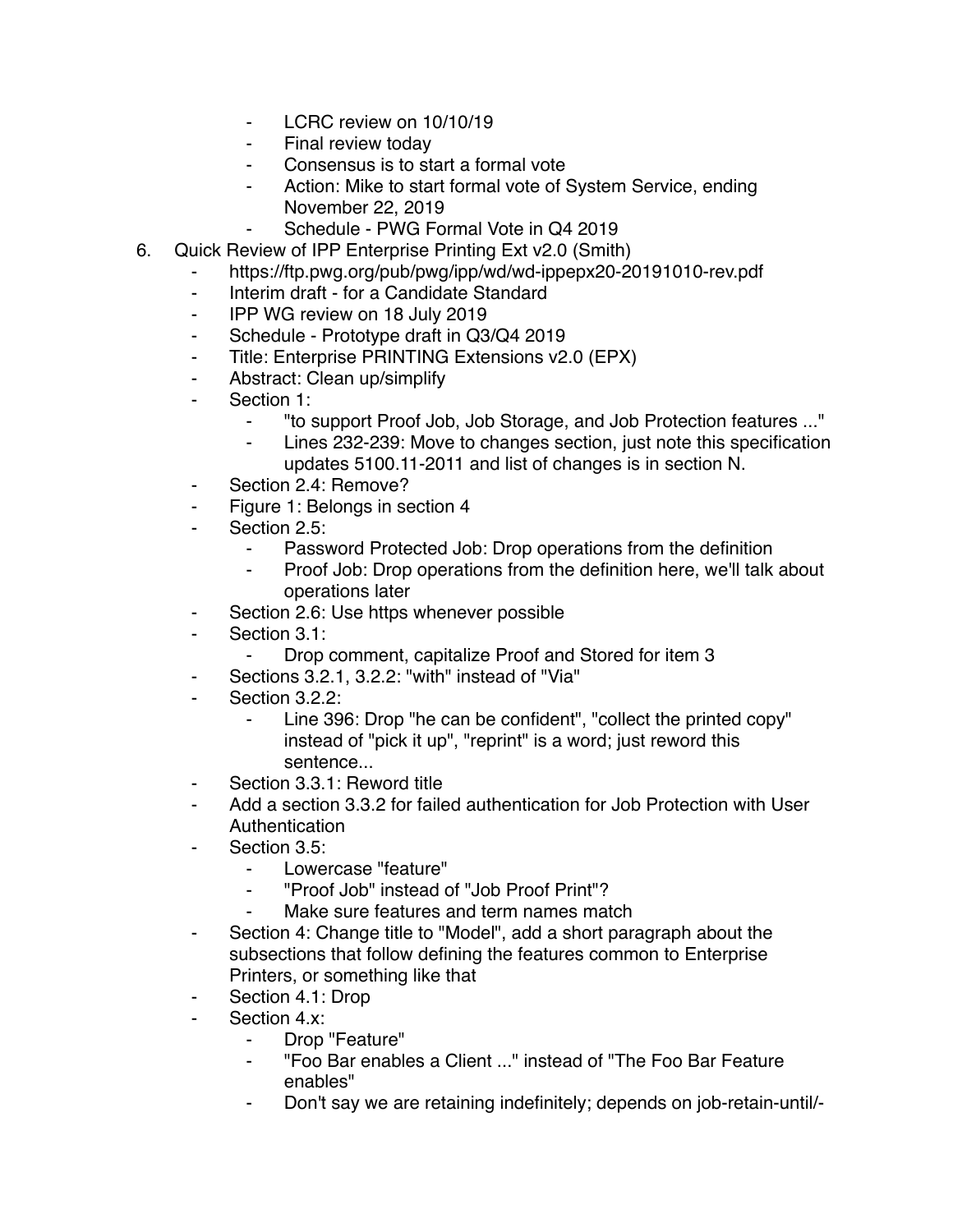interval/-time attribute [PWG5100.7]

- Add proof-job-retain-until[-interval/-time]-default and storedjob-retain-until[-interval/-time]-default Printer Description attributes?
- Or just say "an implementation-defined amount of time"? (can be overridden by job-retain-until-xxx)
- Add a short paragraph about using job-retain-until-xxx to override printer defaults
- Normalize terminology for features:
	- Proof Print is the feature, Proof Job is a Job that uses the Proof Print feature
	- ⁃ Job Storage is the feature, Stored Job is the Job that uses the Job Storage feature
	- etc.
- Section 4.2:
	- Lowercase "time"
	- ⁃ "User authentication credentials"
	- Reword second paragraph (not "mainly")
	- The Client requests this feature by specfying the "job-hold-until" Job Template attribute [STD92] with a value of 'owner-authorized'.
- Section 4.3:
	- ⁃ Line 482: Drop "and unprocessed" (confusing), "to make THEM available" (instead of "it")
	- Line 484: Colon two separate discoverability from list of things, "The Stored Job could be visible ..."
	- Visible/visibility instead of discoverable/discoverability
- Global: Password Release instead of Job Protection Feature
- Section 4.3.3:
	- Add discussion of Reprocess-Job being deprecated, but if supported you need to support it for this, too...
- ⁃ Section 4.4:
	- ⁃ Line 536: "Partitioning of Job STATES"
- ⁃ Ended at section 4.4
- 7. Quick Review of IPP Job and Printer Extensions Set 3 v2.0 (Smith)
	- ⁃ https://ftp.pwg.org/pub/pwg/ipp/wd/wd-ippjobprinterext3v20-20191003 rev.pdf
	- ⁃ Interim draft for a Candidate Standard
	- ⁃ To be renamed Driverless Printing Extensions (NODRIVER)
	- ⁃ PWG F2F review on 28 August 2019 completed
	- ⁃ Schedule Prototype draft in Q3/Q4 2019
	- Did not get to this
- 8. Status of various IPP documents (All)
	- Job Accounting for IPP v1.0 (Mike)
		- ⁃ https://ftp.pwg.org/pub/pwg/ipp/wd/wdippaccounting10-20191022.pdf
		- Interim draft for a Best Practice
		- Schedule Prototype draft in Q4 2019/Q1 2020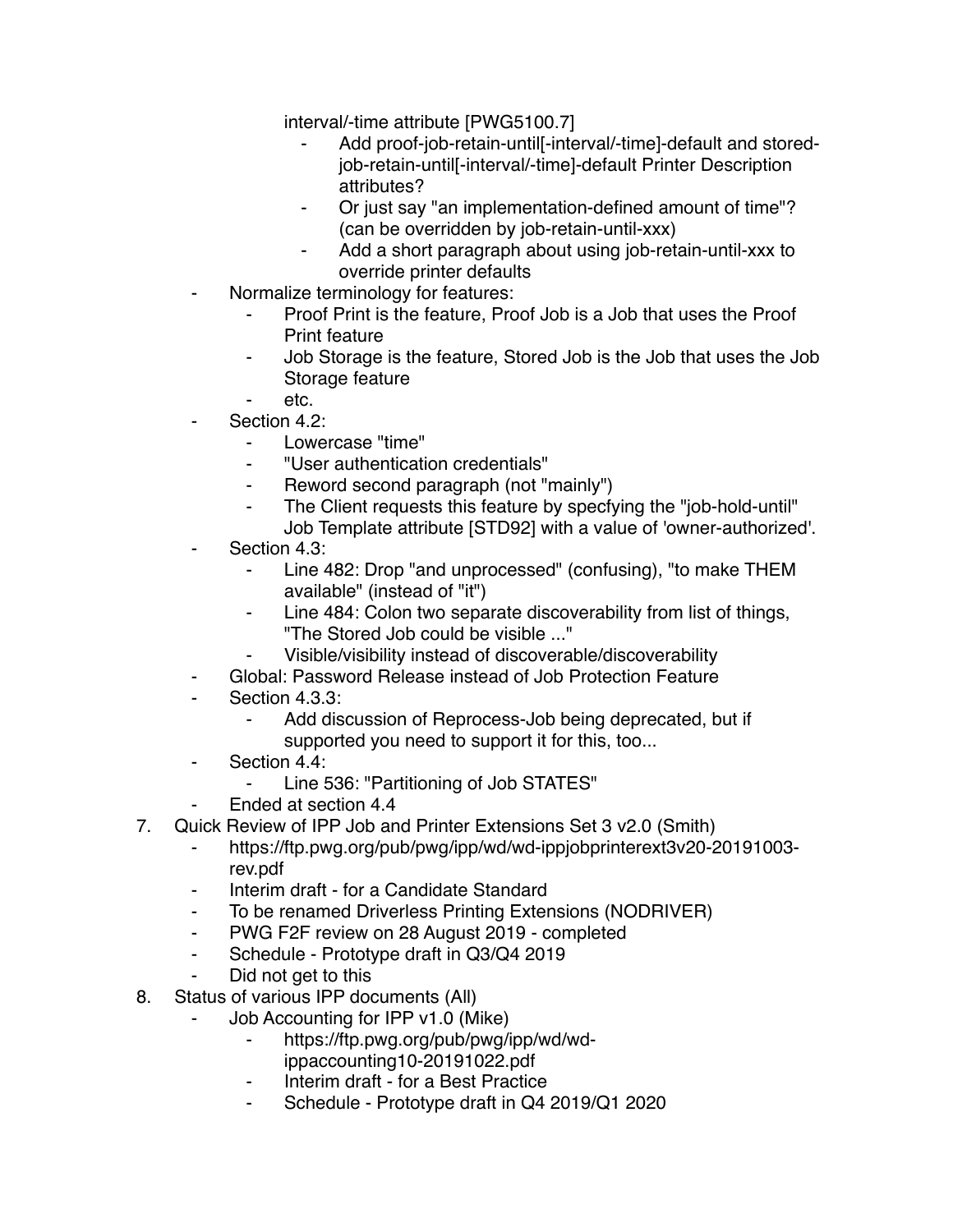- **IPP Production Printing Ext v2.0 (Mike)** 
	- ⁃ https://ftp.pwg.org/pub/pwg/ipp/wd/wd-ippppx20-20190923-rev.pdf
	- ⁃ Prototype draft (back from Interim) for a Candidate Standard
	- ⁃ IPP WG review on 10 October 2019
	- Schedule Stable draft in Q4 2019
- ⁃ IPP Everywhere 1.1 (Mike)
	- ⁃ https://ftp.pwg.org/pub/pwg/ipp/wd/wd-ippeve11-20190827-rev.pdf
	- ⁃ Stable draft for a Candidate Standard
	- ⁃ PWG F2F review on 28 August 2019
	- ⁃ Defer IPP WG Last Call until IPP Everywhere Self-Cert v1.1 is ready
	- Schedule Stable working drafts/beta tools in Q3/Q4 2019
	- ⁃ IPP Everywhere Self-Certification Manual v1.1 (Mike)
		- ⁃ https://ftp.pwg.org/pub/pwg/ipp/wd/wd-ippeveselfcert11-20190827 rev.pdf
		- ⁃ Prototype draft for a Candidate Standard
		- ⁃ PWG F2F discussion on 28 August 2019
		- ⁃ Update and start IPP WG Last Call together w/ IPP Everywhere v1.1
		- Schedule Stable working drafts/beta tools in Q3 2019
- **IPP Encrypted Jobs and Documents (Mike)** 
	- ⁃ https://ftp.pwg.org/pub/pwg/ipp/wd/wd-ipptrustnoone10-20190418 rev.pdf
	- Interim draft for a Candidate Standard
	- ⁃ PWG F2F review on 29 August 2019
	- Schedule Prototype draft in Q4 2019/Q1 2020?
- 9. Open Printing update (Ira)
	- https://openprinting.github.io
	- ⁃ OP website now live
	- ⁃ OP monthly calls (07/09/19) and (08/06/19) and (10/08/19)
	- ⁃ GSoC Phase 3 Evaluation ended on 2 September 2018
	- ⁃ 4 of 5 OP students passed last 1 promised to finish after GSoC
	- Both IPP test suite projects were successful!

## **Next Steps / Open Actions**

- Next conference calls on November 7 and December 5, 2019 at 3pm ET
- Do F2F slide review followed by review of JPS3v2 at next conference call
- PWG F2F on November 20-21, 2019
- Action: Mike to start formal vote of System Service, ending November 22, 2019
- Action: Smith to add attribute/value registration template to new IPP registration policy document (DONE)
- Action: Mike to post proposed firmware update/format text for IPP System to IPP mailing list (DONE)
- Action: Mike to file an issue for ippsample project to add PPX to ippserver (DONE - Issue #200)